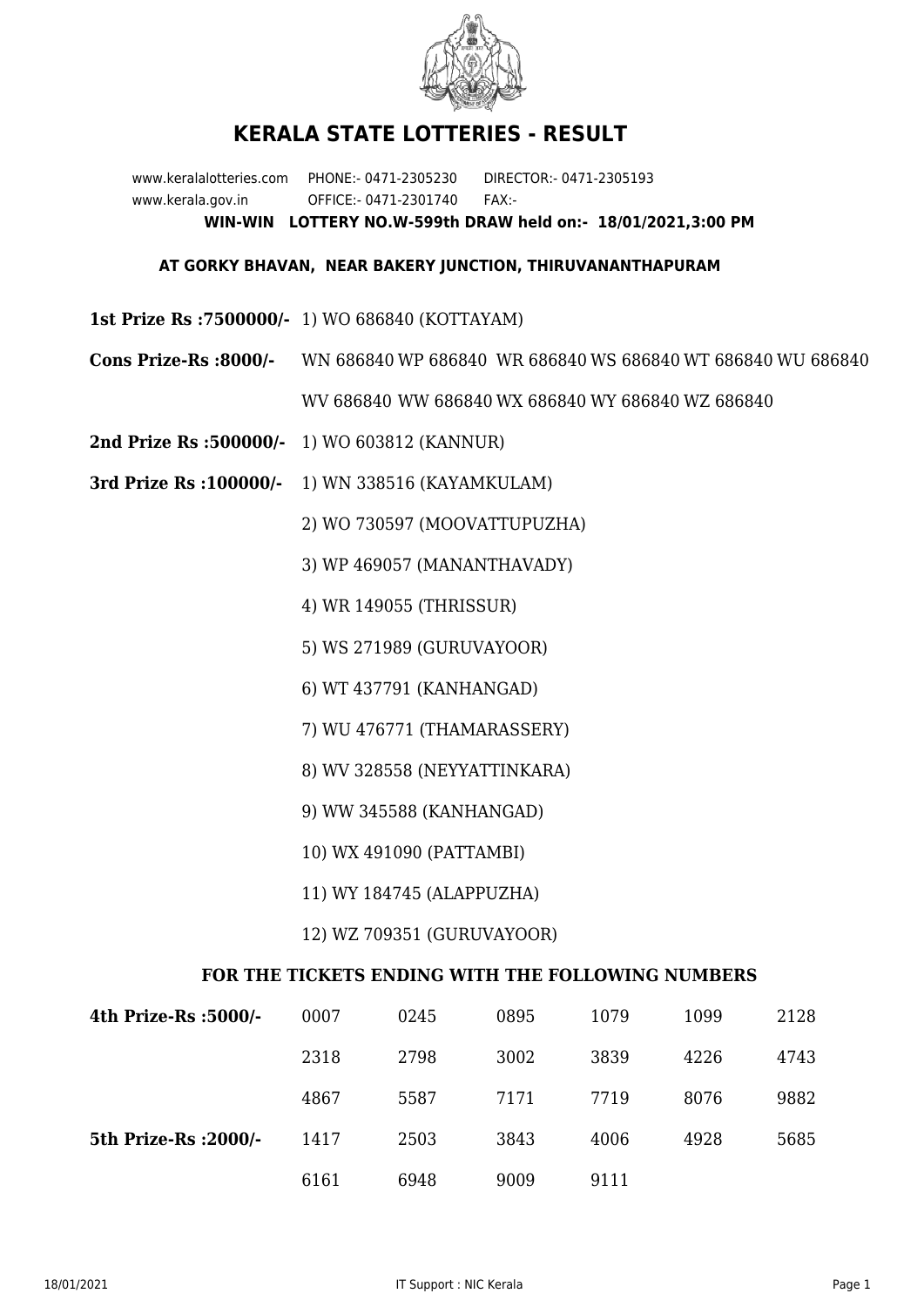| 6th Prize-Rs : 1000/- | 0257 | 1123 | 1265 | 2937 | 3524 | 4084 |
|-----------------------|------|------|------|------|------|------|
|                       | 4268 | 5656 | 5965 | 6513 | 7390 | 7995 |
| 7th Prize-Rs :500/-   | 0015 | 0196 | 0221 | 0279 | 0358 | 0594 |
|                       | 0603 | 0742 | 0808 | 0874 | 0931 | 1342 |
|                       | 1393 | 1517 | 1532 | 1573 | 1673 | 1814 |
|                       | 1917 | 2232 | 2468 | 2516 | 2622 | 2694 |
|                       | 3021 | 3041 | 3042 | 3559 | 3799 | 4152 |
|                       | 4156 | 4352 | 4389 | 4440 | 4493 | 4522 |
|                       | 4538 | 4575 | 4938 | 4945 | 5150 | 5333 |
|                       | 5484 | 5559 | 5563 | 5730 | 5992 | 6004 |
|                       | 6062 | 6349 | 6357 | 6519 | 6674 | 6692 |
|                       | 6728 | 6786 | 6892 | 7137 | 7347 | 7806 |
|                       | 8060 | 8180 | 8294 | 8459 | 8471 | 8486 |
|                       | 8525 | 8547 | 8584 | 8676 | 8709 | 9209 |
|                       | 9273 | 9505 | 9576 | 9700 | 9734 | 9773 |
| 8th Prize-Rs : 100/-  | 0030 | 0070 | 0554 | 0653 | 0667 | 0728 |
|                       | 0801 | 0932 | 1212 | 1215 | 1316 | 1368 |
|                       | 1409 | 1422 | 1424 | 1467 | 1492 | 1633 |
|                       | 1670 | 1822 | 1881 | 1962 | 2000 | 2008 |
|                       | 2045 | 2106 | 2200 | 2264 | 2297 | 2353 |
|                       | 2487 | 2525 | 2562 | 2730 | 2799 | 2822 |
|                       | 2835 | 2867 | 2976 | 3158 | 3194 | 3294 |
|                       | 3444 | 3489 | 3520 | 3716 | 4016 | 4192 |
|                       | 4202 | 4306 | 4422 | 4499 | 4550 | 4678 |
|                       | 4758 | 4909 | 4937 | 5115 | 5221 | 5238 |
|                       | 5441 | 5793 | 5827 | 5867 | 5907 | 5977 |
|                       | 6057 | 6100 | 6153 | 6232 | 6242 | 6279 |
|                       | 6467 | 6562 | 6581 | 6649 | 6693 | 6713 |
|                       | 6747 | 6800 | 6820 | 6959 | 6965 | 7159 |